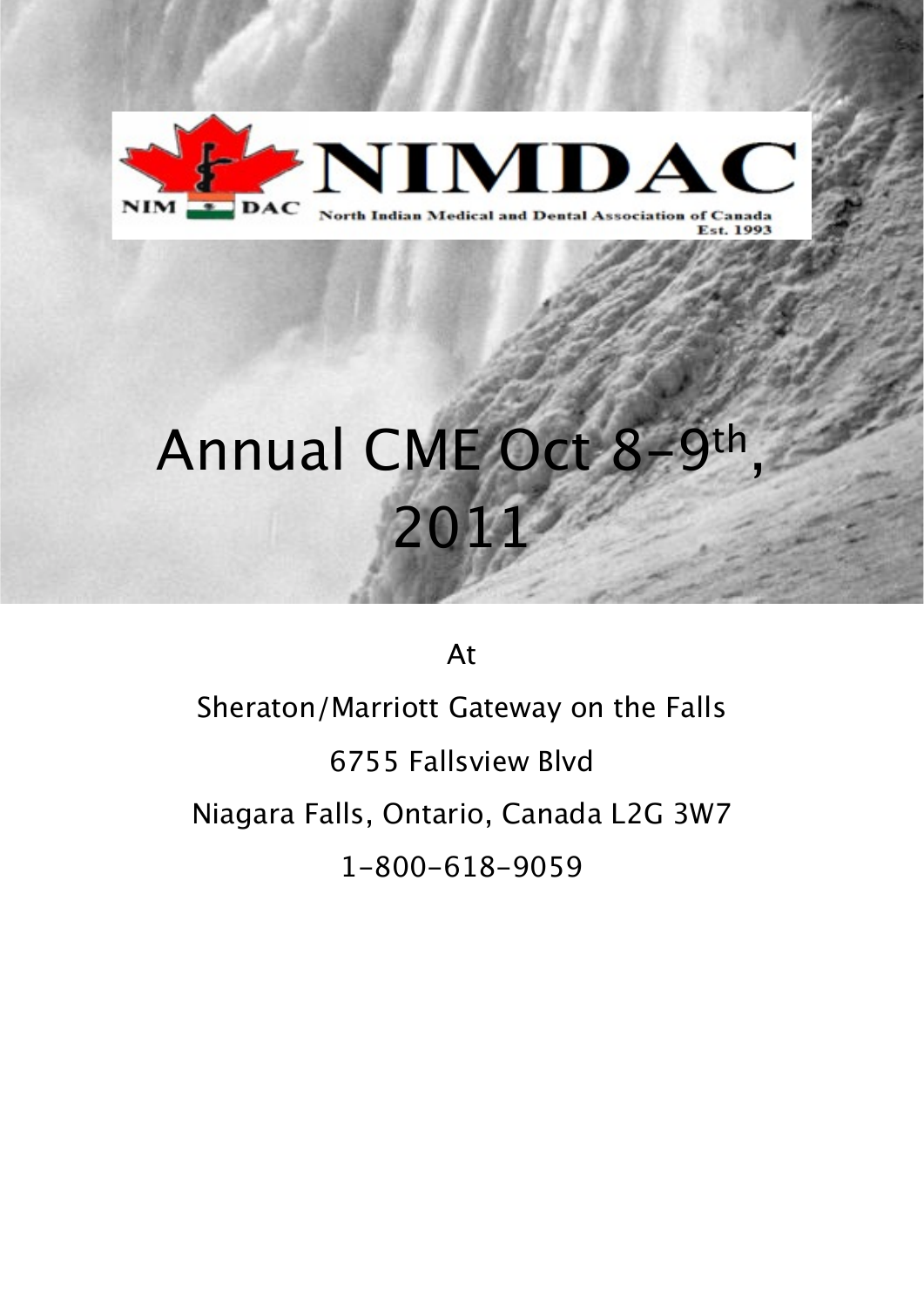## **NIMDAC 2011 Annual CME Agenda**

**Saturday, October 8**

| Time            | <b>Topic</b>                                        | <b>Speaker</b>                                                                                                                                                     |
|-----------------|-----------------------------------------------------|--------------------------------------------------------------------------------------------------------------------------------------------------------------------|
| $07:15 - 07:50$ | Breakfast Buffet                                    |                                                                                                                                                                    |
| $07:55 - 08:00$ | Welcome                                             | Dr. Rakesh Kumar, MD, CCFP<br>Director Medicine,<br>Critical Care and Emergency Medicine,<br>York Central Hospital<br>Co-Chair NIMDAC CME Committee                |
| $08:00 - 8:30$  | Interesting Arrhythmia Cases                        | Dr. Bhavanesh Makanjee, MD, FRCPC<br>Cardiac Arrhythmia and General Cardiology<br>Rouge Valley Health System                                                       |
| $08:30 - 09:00$ | Approach for abnormal LFTs                          | Dr. Girish Bajaj, MD<br>Fellow in Gastroenterology<br>McMaster University                                                                                          |
| $09:00 - 9:30$  | Chronic Pain syndrome:<br>Management Strategies     | Dr. Richard Brodie, MD                                                                                                                                             |
| $09:30 - 10:00$ | Approach to MCI and<br>dementia Dx and Rx           | Dr. M. Nicula, MD FRCPC<br>Assistant Professor, Univ of Toronto<br><b>Faculty of Medicine</b>                                                                      |
| $10:00 - 10:15$ | <b>Coffee Break</b>                                 |                                                                                                                                                                    |
| $10:15 - 11:15$ | Physician Health and Well<br>Being                  | Dr. Mamta Gautam, MD, FRCPC, CPDC<br>Clinical Professor of Psychiatry, Dept. of<br>Medicine, University of Ottawa, President, PEAK<br>MD                           |
| $11:15 - 12:30$ | Workshops:                                          |                                                                                                                                                                    |
|                 | The Art of switching Anti<br>Psychotics             | Dr. Rajinder Singh Momi,M.D,FRCPC,DABPN<br>Assistant Professor,Queens University                                                                                   |
|                 | Digital Radiography<br>Workshop                     | Mr. Andrew Sutherland Kodak                                                                                                                                        |
|                 | <b>Pulmonary Function Tests</b>                     | Dr. Gurpreet Gill                                                                                                                                                  |
|                 | Approach to Chest Pain and<br>interesting ECG Cases | Dr. Indy Ghosh, Chief Emergency Program,<br>Director of Research and Medical Education,<br>York Central Hospital, Asst. Clinical Professor,<br>McMaster University |
|                 | Injection Techniques                                | Dr. Richard Brodie, MD                                                                                                                                             |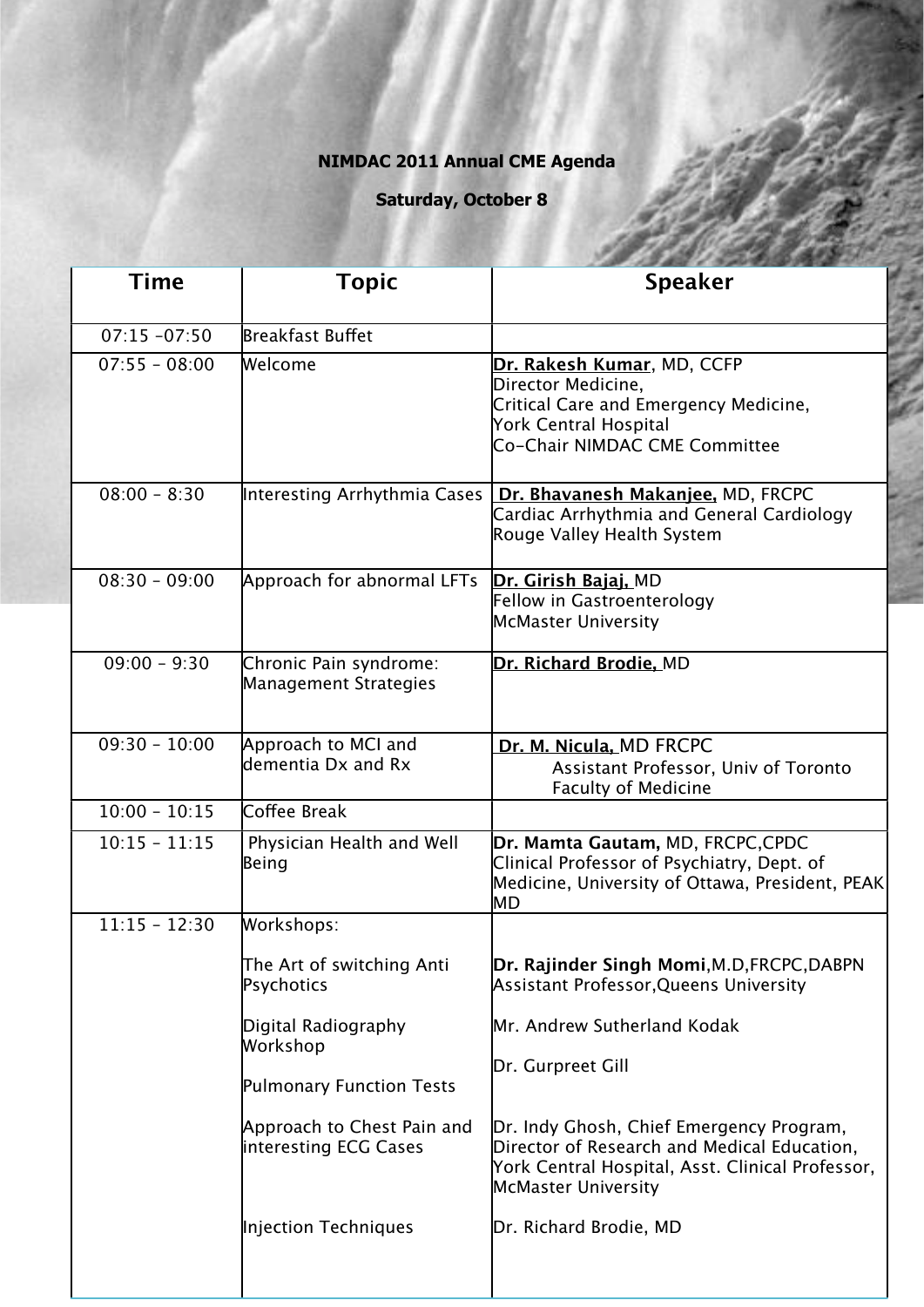| Time                         | <b>Topic</b>                                                                            | <b>Speaker</b>                                                                                                                                                                                 |
|------------------------------|-----------------------------------------------------------------------------------------|------------------------------------------------------------------------------------------------------------------------------------------------------------------------------------------------|
|                              | 07:15 -07:50 Breakfast Buffet                                                           |                                                                                                                                                                                                |
| $07:55 - 08:00$ Welcome      |                                                                                         | Dr. Sanjay Dhingra MD, FRCPC, PhD<br><b>Director Coronary Care Unit</b><br>Scarborough General Hospital<br>Chair of NIMDAC CME committee                                                       |
|                              | 08:00 - 8:30 Approach to Thyroid<br><b>Nodules</b>                                      | <u>Dr. Afshan Zahedi</u><br>M.D., FRCPC, FACP<br>Endocrinologist & Assistant<br>Professor of Medicine, University of<br>Toronto, Medical Director, Thyroid<br>Program, Women's College Program |
|                              | 08:30 - 09:00 Routine screening for<br>Common Cancers: Breast,<br>Lung, Colon, Prostate | Dr. Bharat Kalra MBBS, DCH, FFCP<br><b>Family Physician</b>                                                                                                                                    |
|                              | 09:00 - 9:30 Newer modalities in Non-<br>Invasive Cardiac imaging                       | Dr. Vinetta Ahooja , MD FACC<br>Cardiac Imaging and General Cadiology<br>Rouge Valley Cardiology                                                                                               |
|                              | 09:30 - 10:00 New Age Weight Loss:<br>An Update on Bariatric<br>Surgery                 | Dr. Herpreet Sohi MD, FRCSC, FACS<br><b>General and Bariatric Surgery</b><br>Humber River Regional Hospital<br>Lecturer in Surgery, University of<br>Toronto                                   |
| 10:00-10:15 Coffee Break     |                                                                                         |                                                                                                                                                                                                |
| $10:15 - 10:45$              | Mood Disorders<br>Challenges                                                            | Dr. Bharat Chawla, MD, FRCPC<br>Diagnostic and Treatment Chief of Psychiatry and Clinical<br>Director,<br>Ross Memorial Hospital, Lindsay<br>Assistant Professor, Queens University            |
|                              | Fibrillation: Advances in<br>Anticoagulation Therapy                                    | 10:45 - 11:15 Stroke Prevention in Atrial Dr. Sanjay Dhingra MD, FRCPC, FACC<br>Director, Coronary Care Unit<br>Scarborough General Hospital                                                   |
| 11:15 - 11:45 Integration of | Acupuncture in Primary<br>Care                                                          | Dr. Ravi Ohson MD, CCFP                                                                                                                                                                        |